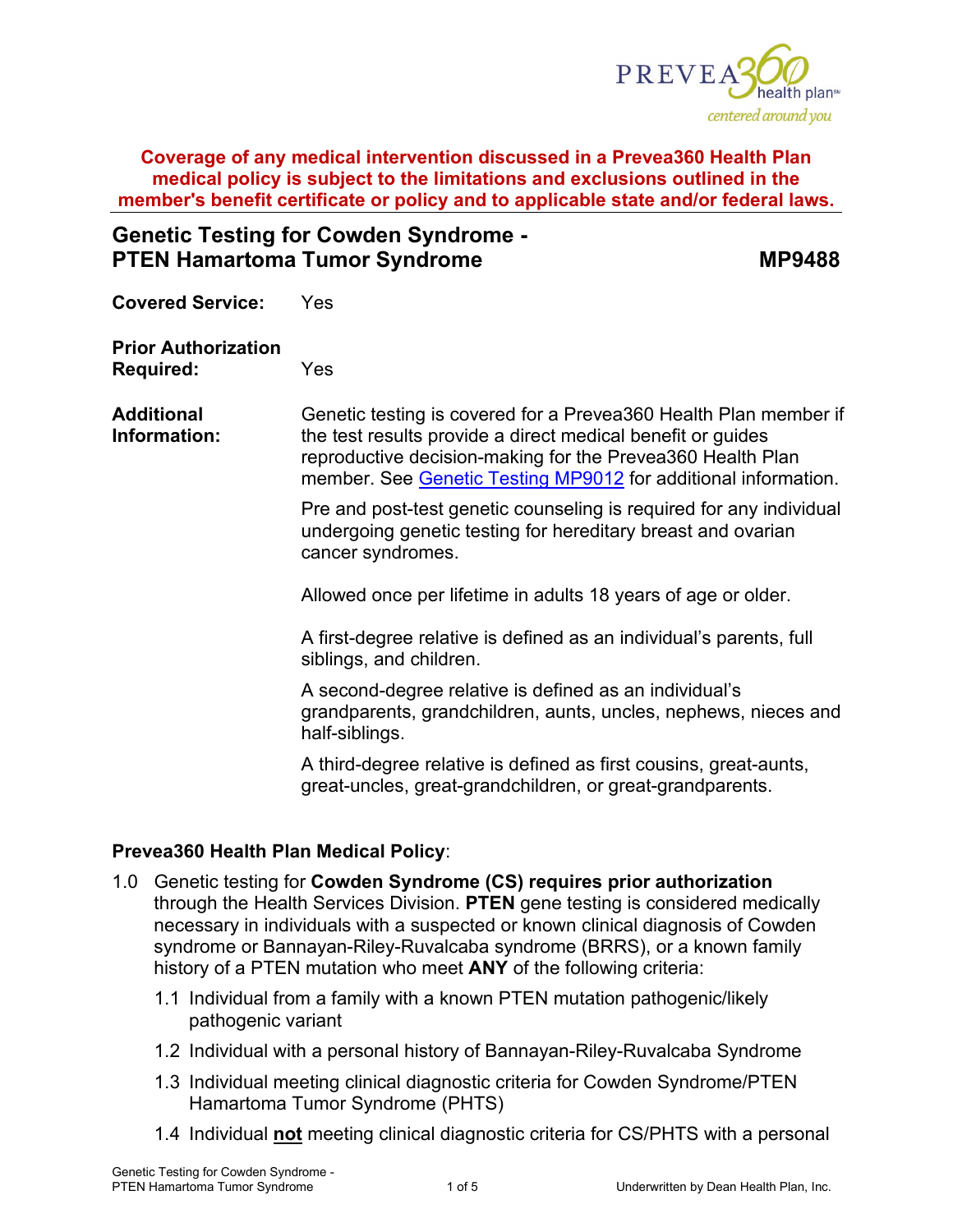

history of at least **ONE** of the following:

- 1.4.1 Adult Lhermitte-Duclos disease (cerebellar tumors)
- 1.4.2 Autism spectrum disorder and macrocephaly
- 1.4.3 Two (2) or more biopsy-proven trichilemmomas
- 1.4.4 Two (2) or more major criteria (one (1) must be macrocephaly)
- 1.4.5 Three (3) major criteria without macrocephaly
- 1.4.6 One (1) major and three (3) or more minor criteria
- 1.4.7 Four (4) or more minor criteria
- 1.5 At-risk individual with a relative with a clinical diagnosis of CS/PHTS or BRRS for whom testing has not been performed. The at-risk individual must have **EITHER** of the following:
	- 1.5.1 Any one major criteria; **OR**
	- 1.5.2 Two minor criteria
- 1.6 PTEN pathogenic/likely variant detected by tumor profiling on any tumor type in the absence of germline analysis

### **\*Criteria for PTEN genetic testing purposes are:**

| <b>Major</b> | <b>Breast cancer</b>                                                                                |  |  |  |
|--------------|-----------------------------------------------------------------------------------------------------|--|--|--|
|              | Mucocutaneous lesions (ANY of the following):                                                       |  |  |  |
|              | One biopsy proven trichilemmoma<br>$\bullet$                                                        |  |  |  |
|              | Multiple palmoplantar keratoses                                                                     |  |  |  |
|              | Multifocal or extensive oral mucosal papillomatosis                                                 |  |  |  |
|              | Multiple cutaneous facial papules (often verrucous)                                                 |  |  |  |
|              | Macrocephaly ( $\geq$ 97 <sup>th</sup> percentile: 58 cm in adult females, 60 cm in adult<br>males) |  |  |  |
|              | Endometrial cancer                                                                                  |  |  |  |
|              | Thyroid cancer (follicular)                                                                         |  |  |  |
|              | Multiple gastrointestinal hamartomas or ganglioneuromas                                             |  |  |  |
|              | Macular pigmentation of the glans penis                                                             |  |  |  |
| <b>Minor</b> | <b>Colon Cancer</b>                                                                                 |  |  |  |
|              | Esophageal glycogenic acanthosis $(23)$                                                             |  |  |  |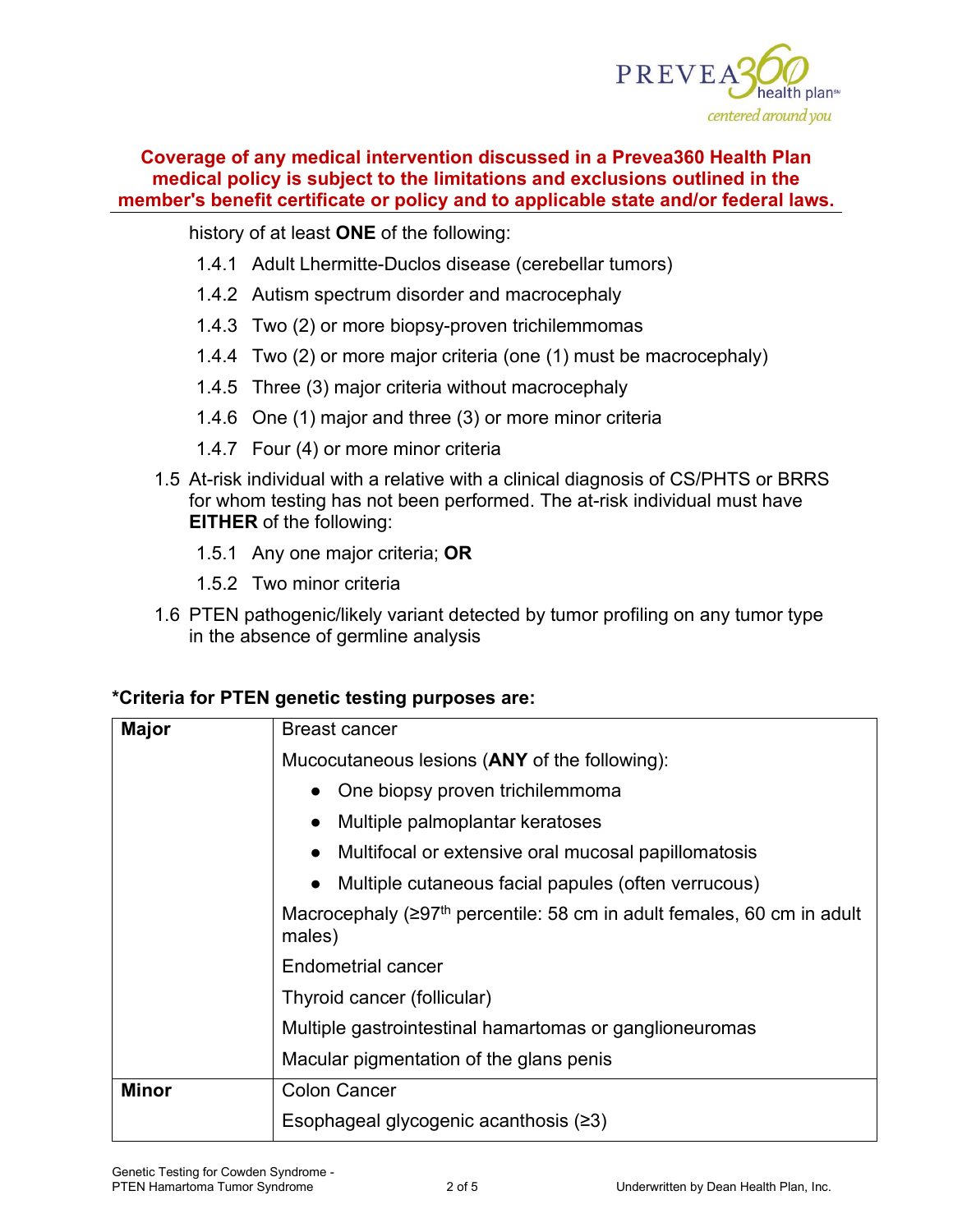

| <b>Minor</b> | Thyroid structural lesions (e.g. adenoma, nodule(s), goiter)                           |  |
|--------------|----------------------------------------------------------------------------------------|--|
|              | Testicular lipomatosis                                                                 |  |
|              | Vascular anomalies (including multiple intracranial developmental<br>venous anomalies) |  |
|              | Papillary or follicular variant of papillary thyroid cancer                            |  |
|              | Intellectual disability (e.g. $IQ \leq 75$ )                                           |  |
|              | Autism spectrum disorder                                                               |  |
|              | Single gastrointestinal hamartoma or ganglioneuroma                                    |  |
|              | Lipomas                                                                                |  |
|              | Renal cell carcinoma                                                                   |  |

2.0 There is insufficient evidence to include fibrocystic disease of the breast, fibromas, and uterine fibroids as diagnostic criteria so these are considered experimental and investigational and therefore are not medically necessary.

### **CPT/HCPCS Codes Related to MP9488**

\* The list of codes (and their descriptors, if any) is provided for informational purposes only and may not be all inclusive or current. Listing of a code in this medical policy does not imply that the service described by the code is a covered or non-covered service. Benefit coverage for any service is determined by the member's policy of health coverage with Prevea360 Health Plan. Inclusion of a code above does not imply any right to reimbursement or guarantee claim payment. Other medical policies may also apply.

| <b>CPT Code</b> | <b>Description</b>                                                                                                                                                                                                                                                                                                                                                                                                              |
|-----------------|---------------------------------------------------------------------------------------------------------------------------------------------------------------------------------------------------------------------------------------------------------------------------------------------------------------------------------------------------------------------------------------------------------------------------------|
| 0101U           | Hereditary colon cancer disorders (eg, Lynch syndrome, PTEN<br>hamartoma syndrome, Cowden syndrome, familial adenomatosis<br>polyposis), genomic sequence analysis panel utilizing a combination of<br>NGS, Sanger, MLPA, and array CGH, with mRNA analytics to resolve<br>variants of unknown significance when indicated (15 genes [sequencing]<br>and deletion/duplication], EPCAM and GREM1 [deletion/duplication<br>only]) |
| 0130U           | Hereditary colon cancer disorders (eg, Lynch syndrome, PTEN<br>hamartoma syndrome, Cowden syndrome, familial adenomatosis<br>polyposis), targeted mRNA sequence analysis panel (APC, CDH1,                                                                                                                                                                                                                                      |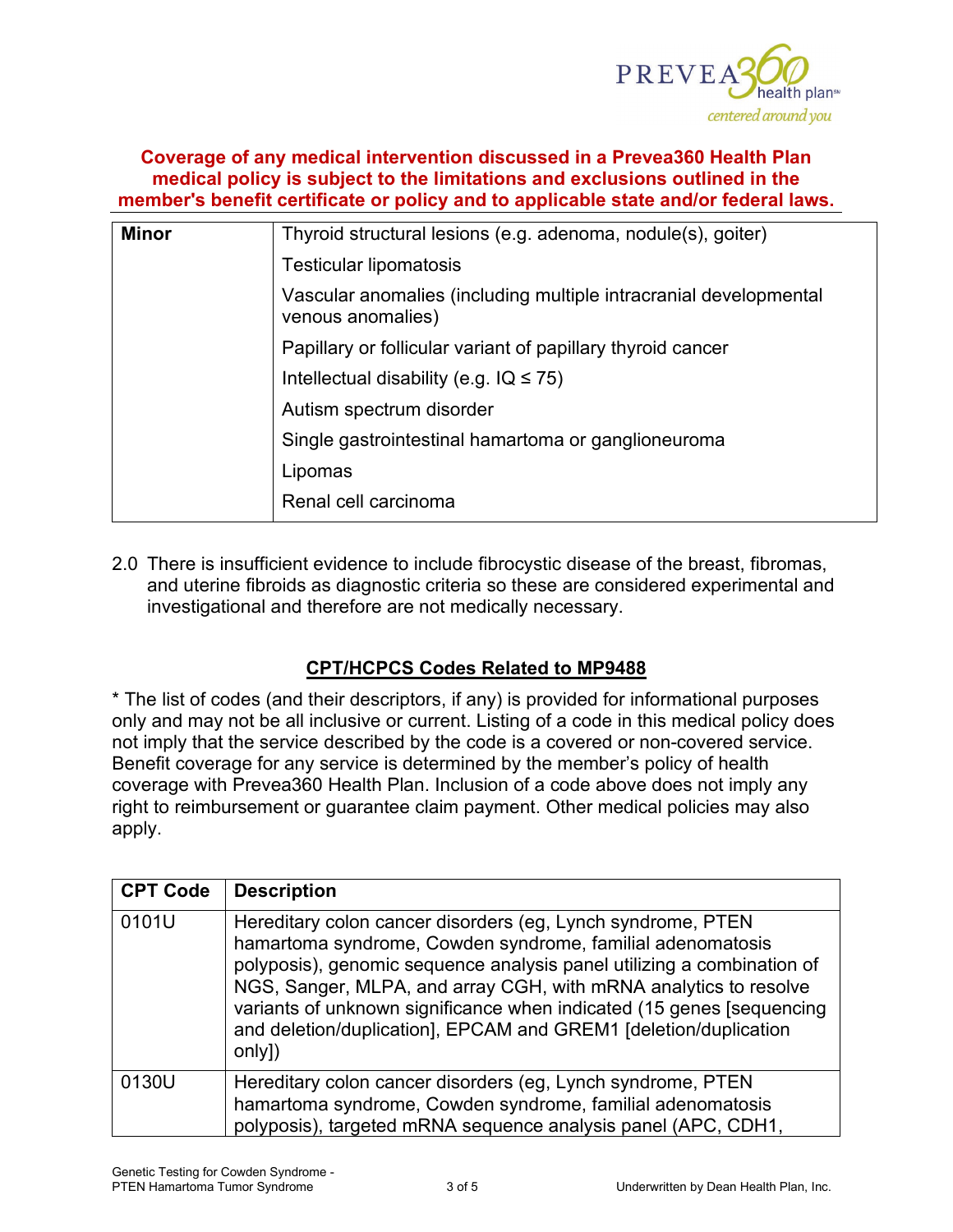

| <b>CPT Code</b> | <b>Description</b>                                                                                                                                                                                                                                                                                                                          |  |
|-----------------|---------------------------------------------------------------------------------------------------------------------------------------------------------------------------------------------------------------------------------------------------------------------------------------------------------------------------------------------|--|
|                 | CHEK2, MLH1, MSH2, MSH6, MUTYH, PMS2, PTEN, and TP53) (List<br>separately in addition to code for primary procedure)                                                                                                                                                                                                                        |  |
| 0235U           | PTEN (phosphatase and tensin homolog) (eg, Cowden syndrome,<br>PTEN hamartoma tumor syndrome), full gene analysis, including small<br>sequence changes in exonic and intronic regions, deletions,<br>duplications, mobile element insertions, and variants in non-uniquely<br>mappable regions (e.g. Genomic Unity PTEN Analysis)           |  |
| 81321           | PTEN (phosphatase and tensin homolog) (e.g., Cowden syndrome,<br>PTEN hamartoma tumor syndrome) gene analysis; full sequence<br>analysis                                                                                                                                                                                                    |  |
| 81322           | PTEN (phosphatase and tensin homolog) (e.g., Cowden syndrome,<br>PTEN hamartoma tumor syndrome) gene analysis; known familial<br>variant                                                                                                                                                                                                    |  |
| 81323           | PTEN (phosphatase and tensin homolog) (e.g., Cowden syndrome,<br>PTEN hamartoma tumor syndrome) gene analysis; duplication/deletion<br>variant                                                                                                                                                                                              |  |
| 81403           | Molecular Pathology Procedure Level 4                                                                                                                                                                                                                                                                                                       |  |
| 81435           | Hereditary colon cancer disorders (e.g., Lynch syndrome, PTEN<br>hamartoma syndrome, Cowden syndrome, familial adenomatosis<br>polyposis); genomic sequence analysis panel, must include sequencing<br>of at least 10 genes, including APC, BMPR1A, CDH1, MLH1, MSH2,<br>MSH6, MUTYH, PTEN, SMAD4, and STK11                                |  |
| 81436           | Hereditary colon cancer disorders (e.g., Lynch syndrome, PTEN<br>hamartoma syndrome, Cowden syndrome, familial adenomatosis<br>polyposis); duplication/deletion analysis panel, must include analysis of<br>at least 5 genes, including MLH1, MSH2, EPCAM, SMAD4, and STK11                                                                 |  |
| 81445           | Targeted genomic sequence analysis panel, solid organ neoplasm,<br>DNA analysis, and RNA analysis when performed, 5-50 genes (e.g.,<br>ALK, BRAF, CDKN2A, EGFR, ERBB2, KIT, KRAS, NRAS, MET,<br>PDGFRA, PDGFRB, PGR, PIK3CA, PTEN, RET), interrogation for<br>sequence variants and copy number variants or rearrangements, if<br>performed |  |